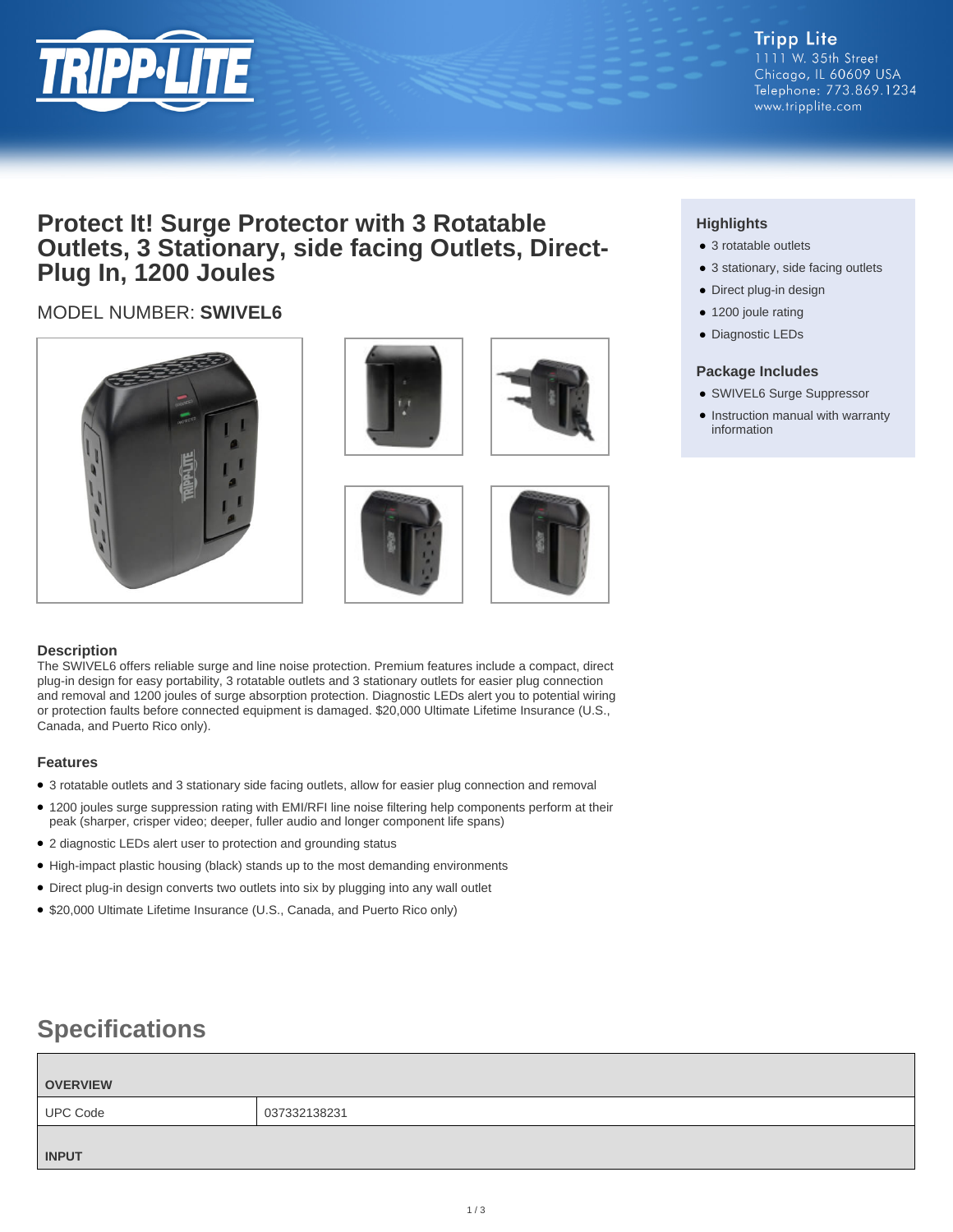

Tripp Lite<br>1111 W. 35th Street<br>Chicago, IL 60609 USA<br>Telephone: 773.869.1234<br>www.tripplite.com

| Nominal Input Voltage(s) Supported           | <b>120V AC</b>                                                                   |  |
|----------------------------------------------|----------------------------------------------------------------------------------|--|
| Recommended Electrical Service               | 120V (110-125V)                                                                  |  |
| Input Cord Length Details                    | Direct plug-in                                                                   |  |
| Voltage Compatibility (VAC)                  | 120                                                                              |  |
| Input Plug Type                              | <b>NEMA 5-15P</b>                                                                |  |
| Input Cord Length (ft.)                      | 0                                                                                |  |
| Right-Angle Plug                             | No                                                                               |  |
| Input Cord Length (m)                        | 0.00                                                                             |  |
| Integrated Cord Clip                         | No                                                                               |  |
| <b>OUTPUT</b>                                |                                                                                  |  |
| <b>Frequency Compatibility</b>               | 60 Hz                                                                            |  |
| Output (Watts)                               | 1875                                                                             |  |
| <b>Output Receptacles</b>                    | $(6)$ 5-15R                                                                      |  |
| Circuit Breaker (amps)                       | 15                                                                               |  |
| Transformer Accommodation                    | $(2)$ Yes                                                                        |  |
| <b>Outlet Orientation</b>                    | Rotatable, Stationary                                                            |  |
| Right-Angle Outlets                          | No                                                                               |  |
| <b>USER INTERFACE, ALERTS &amp; CONTROLS</b> |                                                                                  |  |
| Diagnostic LED(s)                            | Yes                                                                              |  |
| Diagnostic LED Details                       | Built-in LEDs confirm suppressor "protected" (green) and "grounded" (red) status |  |
| <b>SURGE / NOISE SUPPRESSION</b>             |                                                                                  |  |
| AC Suppression Joule Rating                  | 1200                                                                             |  |
| AC Suppression Response Time                 | $< 1$ ns                                                                         |  |
| <b>Protection Modes</b>                      | Includes full normal mode (H-N) and common mode (N-G / H-G) line suppression     |  |
| UL1449 Let Through Rating                    | 500, 500, 500                                                                    |  |
| EMI / RFI Filtering                          | Up to 20 dB                                                                      |  |
| Automatic Shut-Off                           | No                                                                               |  |
| <b>DATALINE SURGE SUPPRESSION</b>            |                                                                                  |  |
| Cable (Coax) Protection                      | No                                                                               |  |
| Network (Ethernet) Protection                | No                                                                               |  |
| Telephone/DSL Protection                     | No                                                                               |  |
| <b>PHYSICAL</b>                              |                                                                                  |  |